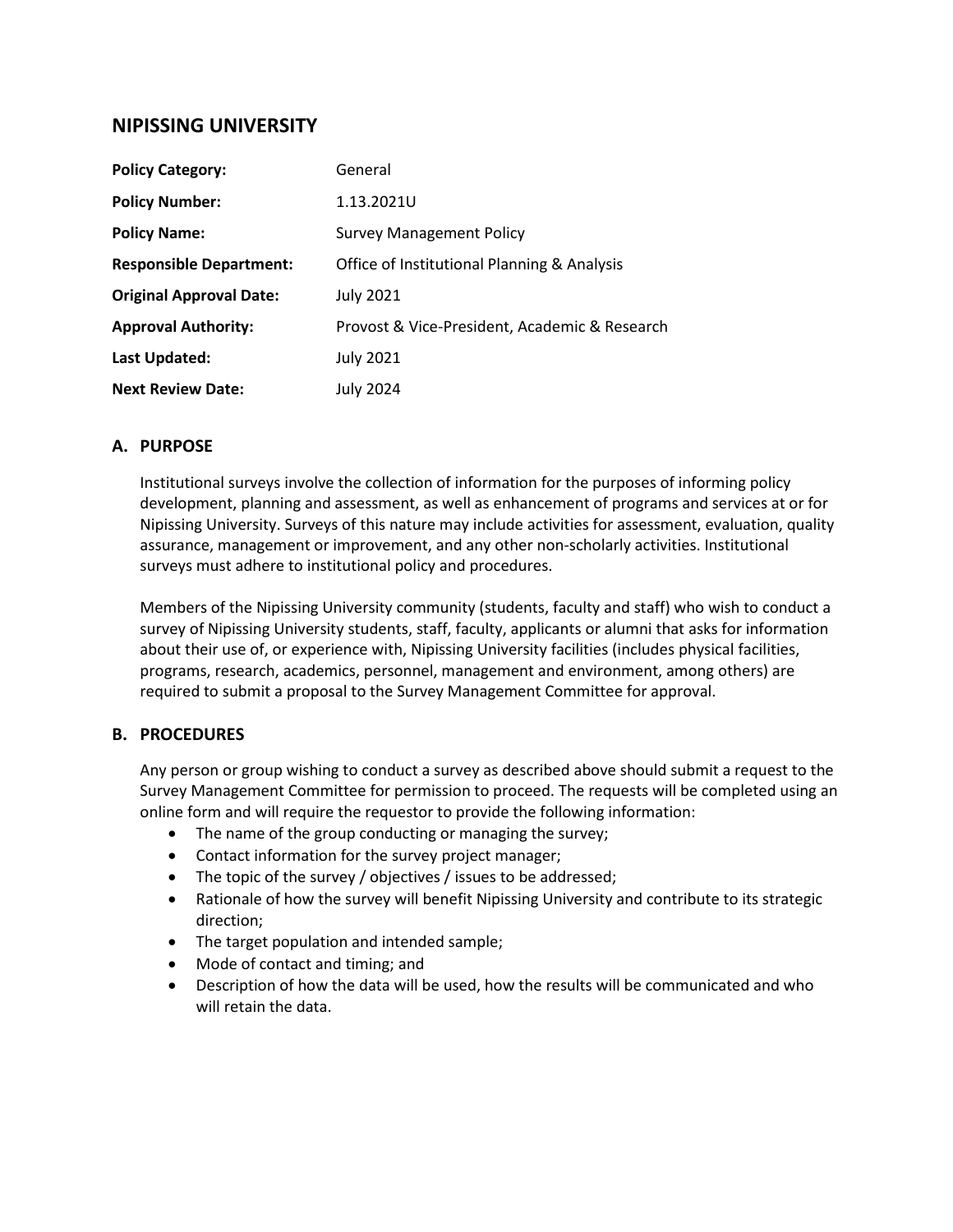In addition, applicants should include a copy of:

- Any materials to be used in communicating with potential respondents (e.g., cover letters, e-mails, website splash page); and
- Finalized survey instrument.

Proposals are to be submitted well in advance of the intended start date of the survey to allow ample time for review; a lead time of six weeks is recommended.

## **C. APPROVALS**

The Survey Management Committee will assess proposals to conduct surveys based on the following criteria:

- Extent to which other surveys supply or could supply the required data;
- Extent of the survey burden on target groups within the University, and timing of other survey commitments (timeline delays may be recommended to avoid conflicts);
- Institutional reporting requirements;
- Usefulness of the data and its relevance to Nipissing University's strategic planning and priorities;
- Design and content of survey instrument and proposed survey administration methods; and
- A commitment to provide a final summary of results to the Survey Management Committee.

Approval to proceed will be granted based on a majority of Survey Management Committee members agreeing that the proposal should proceed. The Committee Chair will vote only in the case of a tie.

The following institutional surveys are considered pre-approved:

- Canadian Graduate and Professional Student Survey (CGPSS)
- Canadian University Survey Consortium (CUSC)
- National Survey of Student Engagement (NSSE)
- Ontario University Graduate Survey (Graduate Employment Survey)
- Statistics Canada's National Graduate Survey
- University Report Card (Globe and Mail)
- Nipissing University Student Opinion Surveys
- Nipissing University Cyclical Program Review Surveys

### **D. SURVEY MANAGEMENT COMMITTEE – TERMS OF REFERENCE**

#### **1. Purpose**

The Survey Management Committee (SMC) is constituted by the Provost to provide oversight and coordination of institutional surveys used to collect information from members of the Nipissing University community including students, employees, applicants, alumni, and community partners. Surveys conducted for scholarly activities fall under the jurisdiction of the Nipissing University Research Ethics Board (NU REB) and may also require approval from SMC.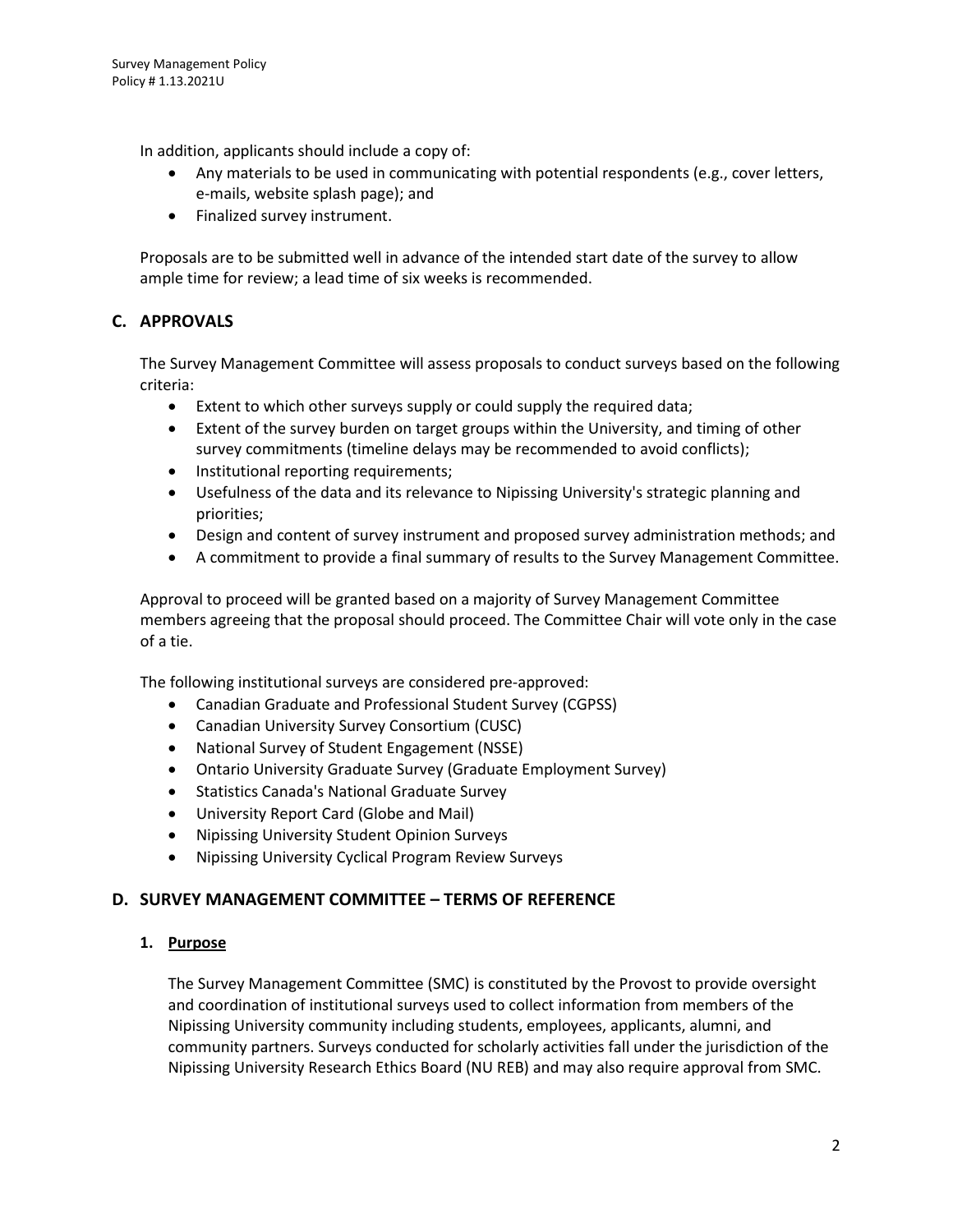## **2. Guiding Principles**

To ensure that institutional surveys at Nipissing University are managed and communicated in the most effective and efficient manner, the SMC will operate with the following objectives:

- Encouraging sound survey methodology, structure, and administration;
- Ensuring that surveys are designed effectively with appropriate and objectively worded questions;
- Minimizing the number of times students and staff are asked to respond to surveys, thereby reducing survey fatigue and maximizing response rates;
- Avoiding the use of surveys in cases where alternate data collection methods may exist and/or be more appropriate;
- Coordinating the timing of surveys to avoid overlap of survey timeframes and avoid survey requests during particularly busy times of the year (e.g., during exams);
- Communicating survey results in a format and schedule that aligns with the central communications plan; and
- Adhering to legislative requirements (e.g. FIPPA) and ethical standards of practice.

## **3. Key Responsibilities**

The SMC is responsible for:

- Creating a catalog of institutional surveys that indexes the types of information collected;
- Creating a repository of institutional survey instruments and results as well as surveys conducted across the PSE sector;
- Drafting, revising, and overseeing the implementation of policies and procedures related to the management of institutional surveys;
- Overseeing institutional survey requests (including review and approval, refusal, or deferral);
- Reviewing and approving an annual survey schedule, proposed by the Office of Institutional Planning and Analysis Office (OIPA); and
- Overseeing the development, refinement, and ongoing implementation of institutional survey guidelines and resources proposed by the OIPA.

## **4. Committee Membership**

The Survey Management Committee will operate with a Chair, a core committee, and additional resource personnel as needed. The core members of the Survey Management Committee will be comprised of five ex-officio members and two additional members appointed by the Provost. These will include:

- Director, Institutional Planning and Analysis (ex officio) who shall be Chair*;*
- Assistant Vice President, Students (ex officio);
- Registrar **(**ex officio);
- Director, External Relations (ex officio*);*
- President of the Nipissing University Student Union (or designate) (ex officio);
- A Dean (two year term); and
- A Faculty Member with survey expertise (two year term).